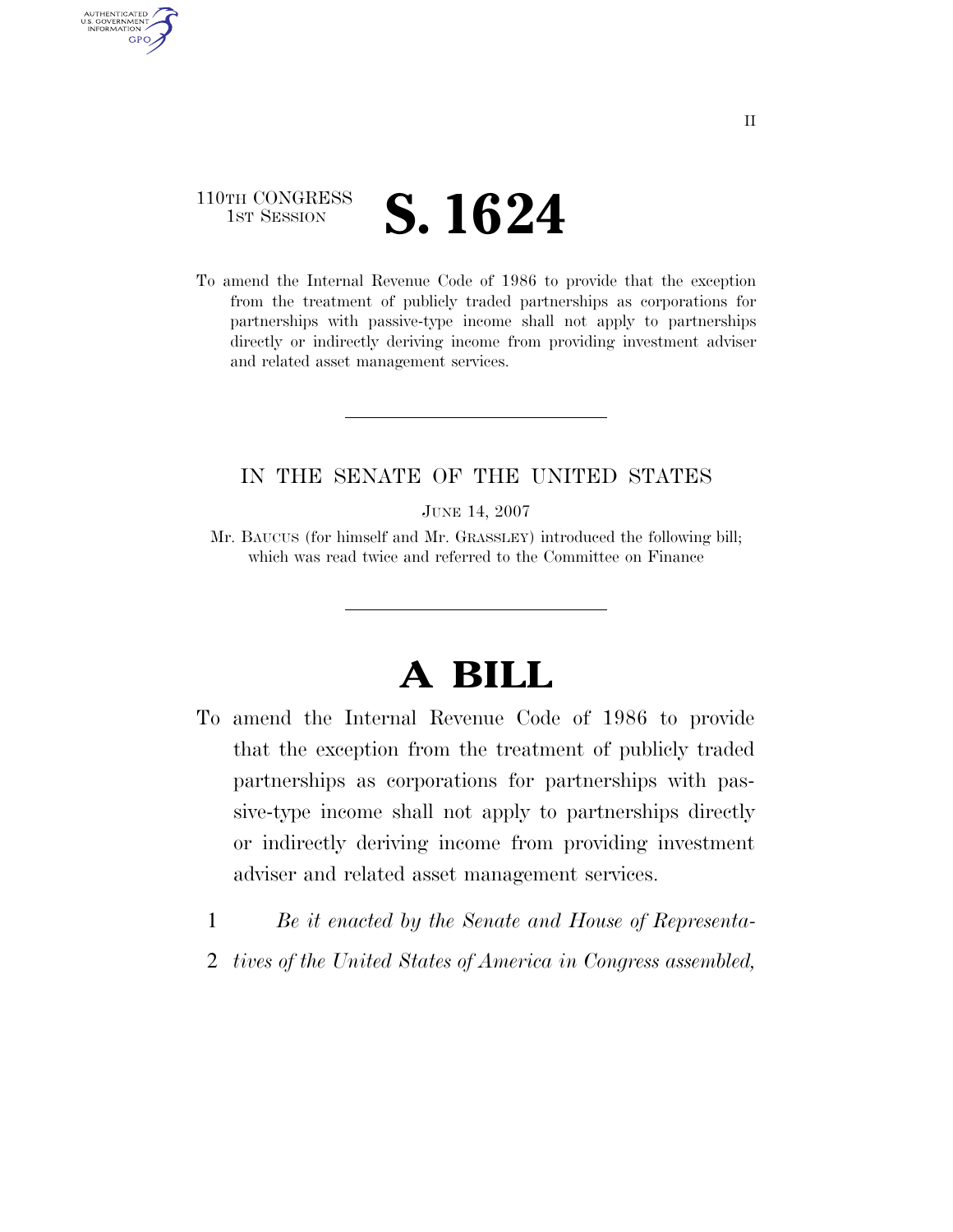**SECTION 1. EXCEPTION FROM TREATMENT OF PUBLICLY TRADED PARTNERSHIPS AS CORPORATIONS NOT TO APPLY TO PARTNERSHIPS DIRECTLY OR INDIRECTLY DERIVING INCOME FROM PROVIDING INVESTMENT ADVISER AND RE-LATED ASSET MANAGEMENT SERVICES.** 

 (a) IN GENERAL.—Section 7704(c) of the Internal Revenue Code of 1986 (relating to exception for partner- ships with passive-type income) is amended by adding at the end the following new paragraph:

11 "(4) EXCEPTION NOT TO APPLY TO PARTNER- SHIPS PROVIDING CERTAIN INVESTMENT ADVISER AND RELATED ASSET MANAGEMENT SERVICES.— This subsection shall not apply to any partnership which directly or indirectly has any item of income or gain (including capital gains or dividends), the rights to which are derived from—

 $"({\rm A})$  services provided by any person as an investment adviser (as defined in section  $202(a)(11)$  of the Investment Advisers Act of 21 1940, 15 U.S.C.  $80b-2(a)(11)$  or as a person associated with an investment adviser (as de-23 fined in section  $202(a)(17)$  of the Investment Advisers Act of 1940, 15 U.S.C. 80b–2(a)(17)), or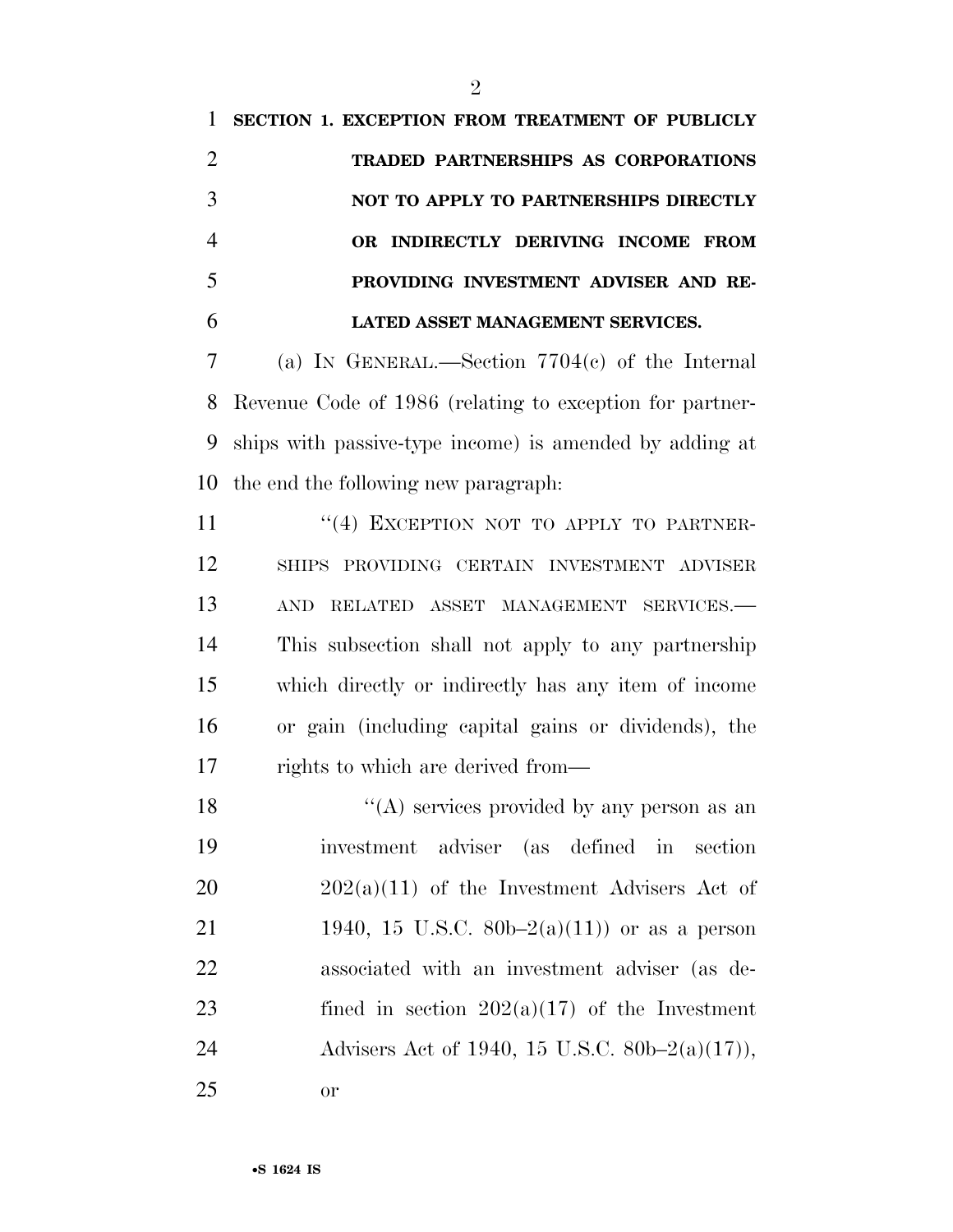| $\mathbf{1}$   | "(B) asset management services provided                |
|----------------|--------------------------------------------------------|
| $\overline{2}$ | by any person described in subparagraph (A)            |
| 3              | (or any related person) in connection with the         |
| $\overline{4}$ | management of assets with respect to which             |
| 5              | services described in subparagraph (A) were            |
| 6              | provided.                                              |
| 7              | For purposes of subparagraph $(A)$ , the determina-    |
| 8              | tion as to whether services provided by any person     |
| 9              | were provided as an investment adviser shall be        |
| 10             | made without regard to whether the person is re-       |
| 11             | quired to register as an investment adviser under      |
| 12             | the Investment Advisers Act of 1940.".                 |
| 13             | (b) EFFECTIVE DATE.-                                   |
| 14             | (1) IN GENERAL.—Except as provided in para-            |
| 15             | $graph (2)$ , the amendment made by this section shall |
| 16             | apply to taxable years of a partnership beginning on   |
| 17             | or after June 14, 2007.                                |
| 18             | (2) TRANSITION RULE FOR CERTAIN PARTNER-               |
| 19             | SHIPS.—In the case of a partnership—                   |
| 20             | $(A)$ the interests in which on June 14,               |
| 21             | $2007$ , were-                                         |
| 22             | (i) traded on an established securities                |
| 23             | market, or                                             |